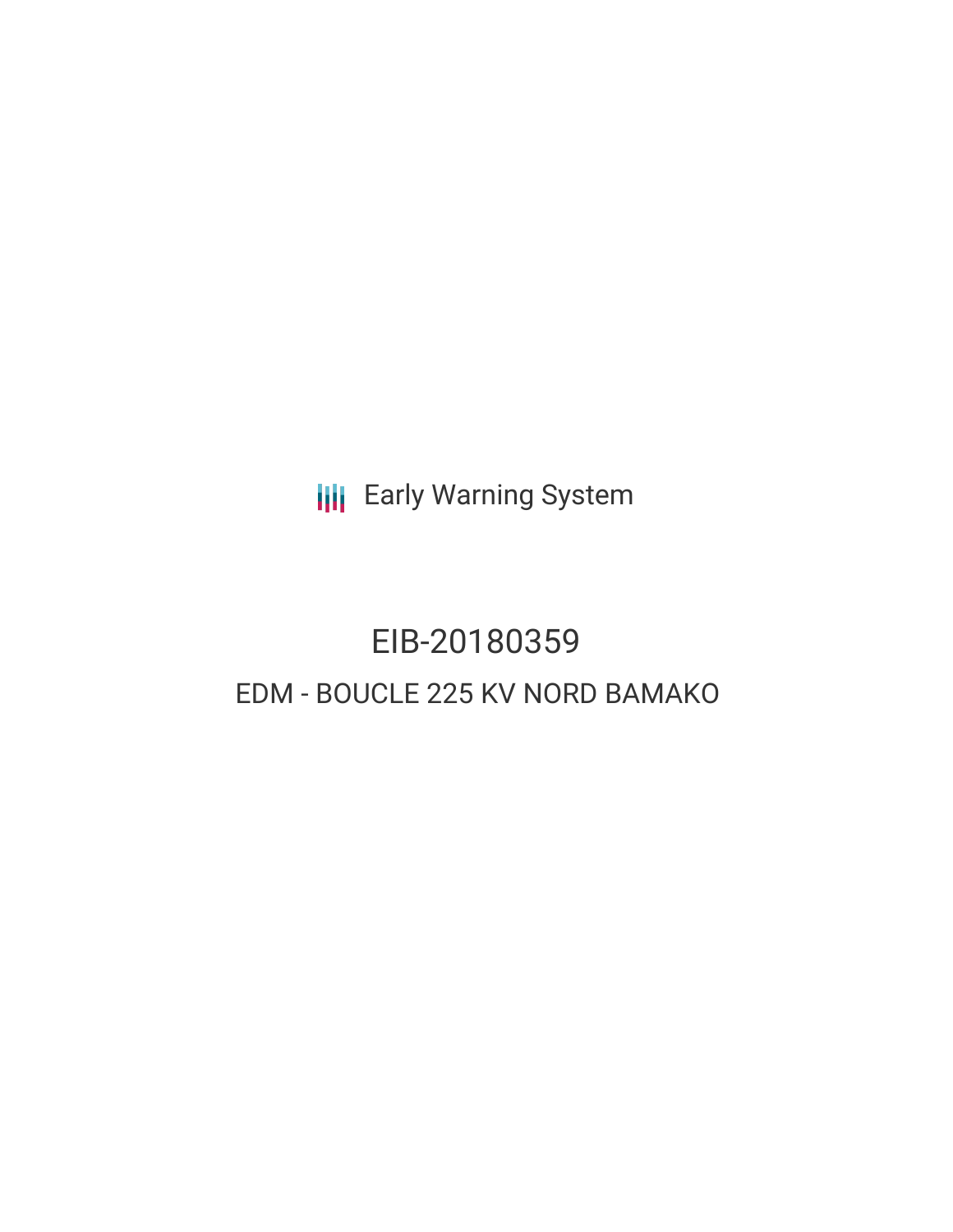

## **Quick Facts**

| <b>Countries</b>               | Mali                           |
|--------------------------------|--------------------------------|
| <b>Financial Institutions</b>  | European Investment Bank (EIB) |
| <b>Status</b>                  | Proposed                       |
| <b>Bank Risk Rating</b>        | U                              |
| <b>Borrower</b>                | <b>ENERGIE DU MALI-SA</b>      |
| <b>Sectors</b>                 | Energy                         |
| <b>Investment Type(s)</b>      | Loan                           |
| <b>Investment Amount (USD)</b> | \$49.97 million                |
| <b>Project Cost (USD)</b>      | \$111.04 million               |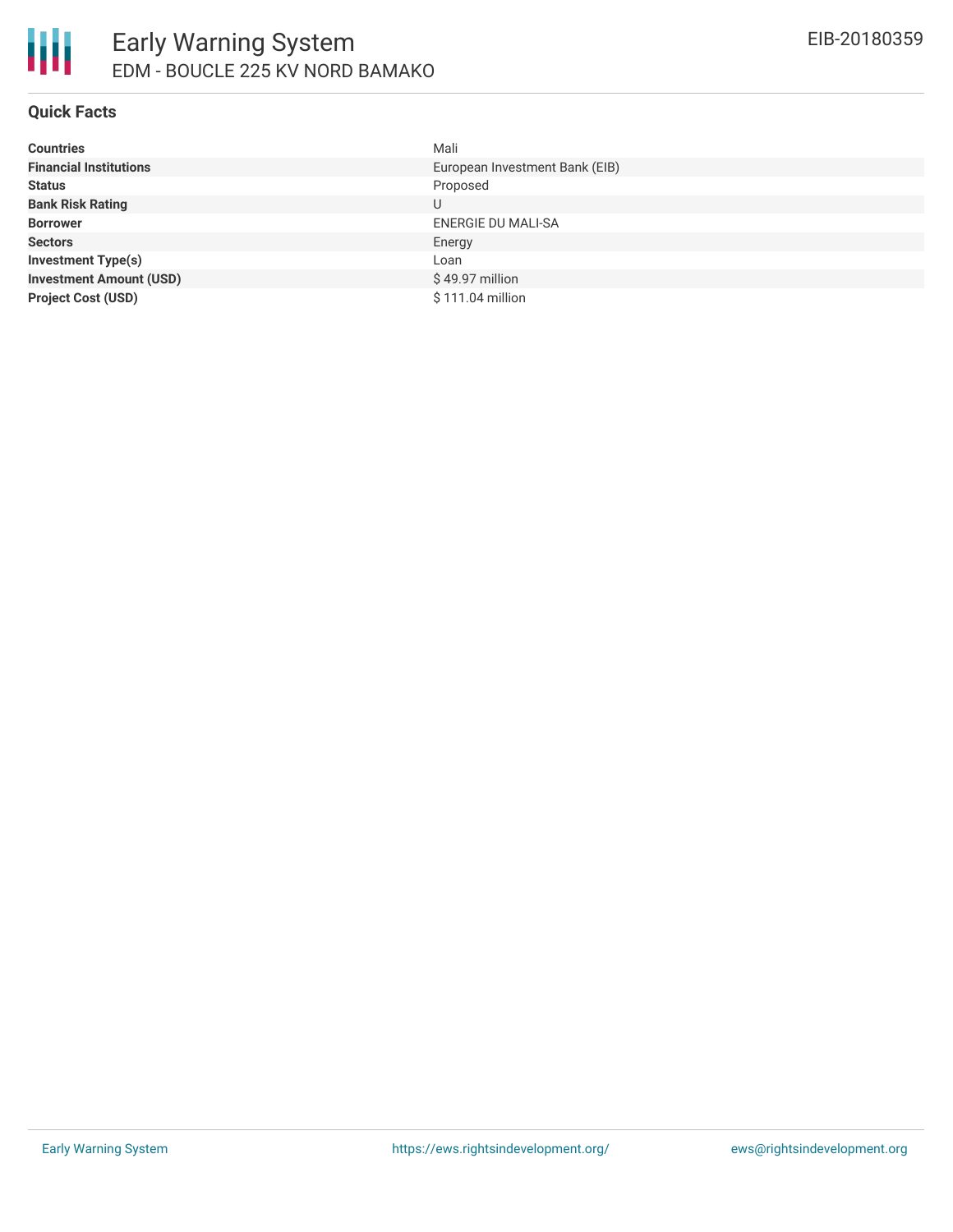

## **Project Description**

The project consists of constructing the northern section of the high-voltage loop (225 kV) of Bamako, which will ultimately constitute the main framework for supplying and distributing electrical energy in the Malian capital. It includes (i) a 225 kV double-circuit HT line of 103 km, (ii) the extension of two existing substations, and (iii) the construction of three new substations. The overall objective of the program is to (i) support regional electricity trade in Mali, (ii) integration of electricity production projects at local and regional level as well as (iii) growth in demand for energy of the agglomeration of Bamako.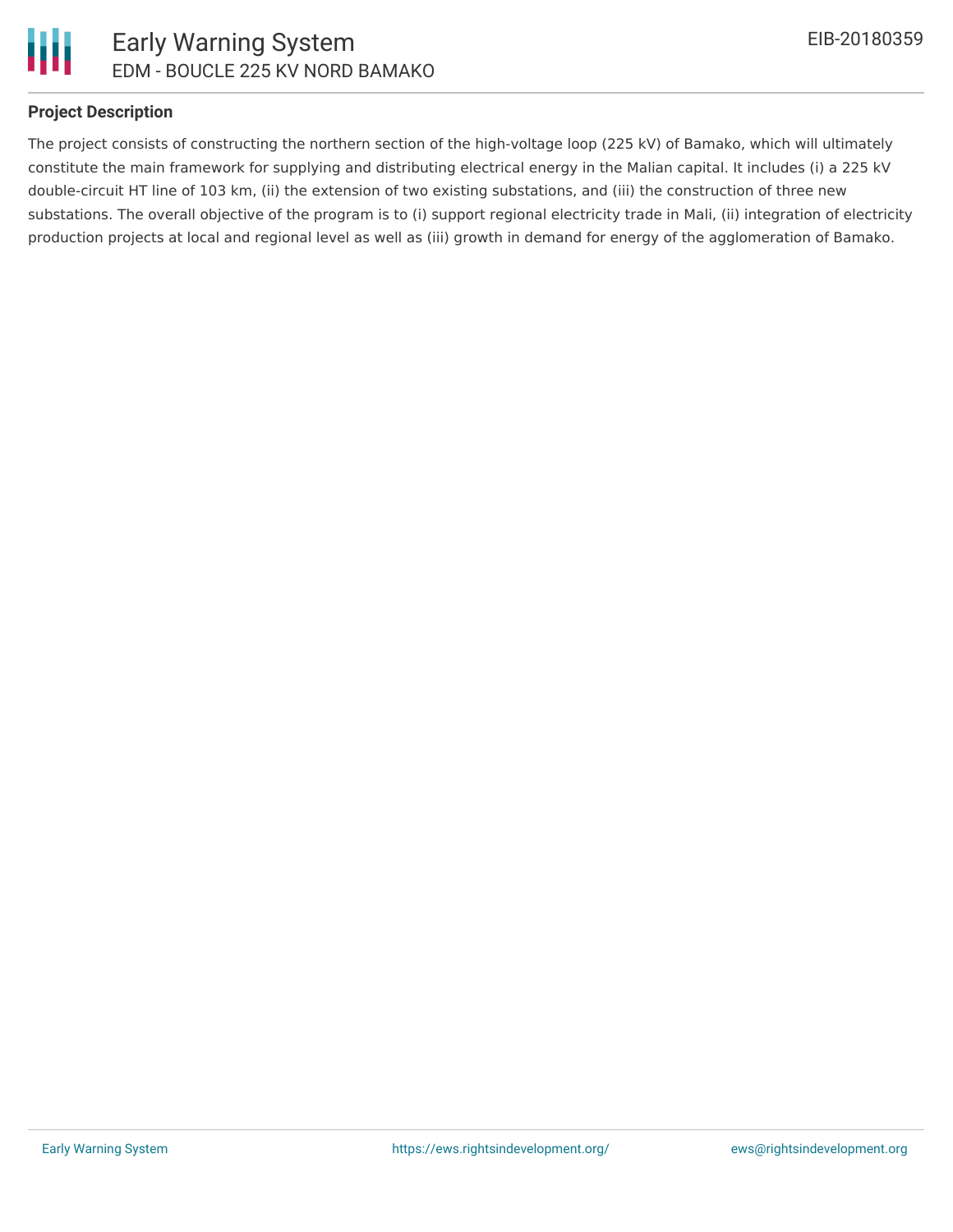

# **Investment Description**

European Investment Bank (EIB)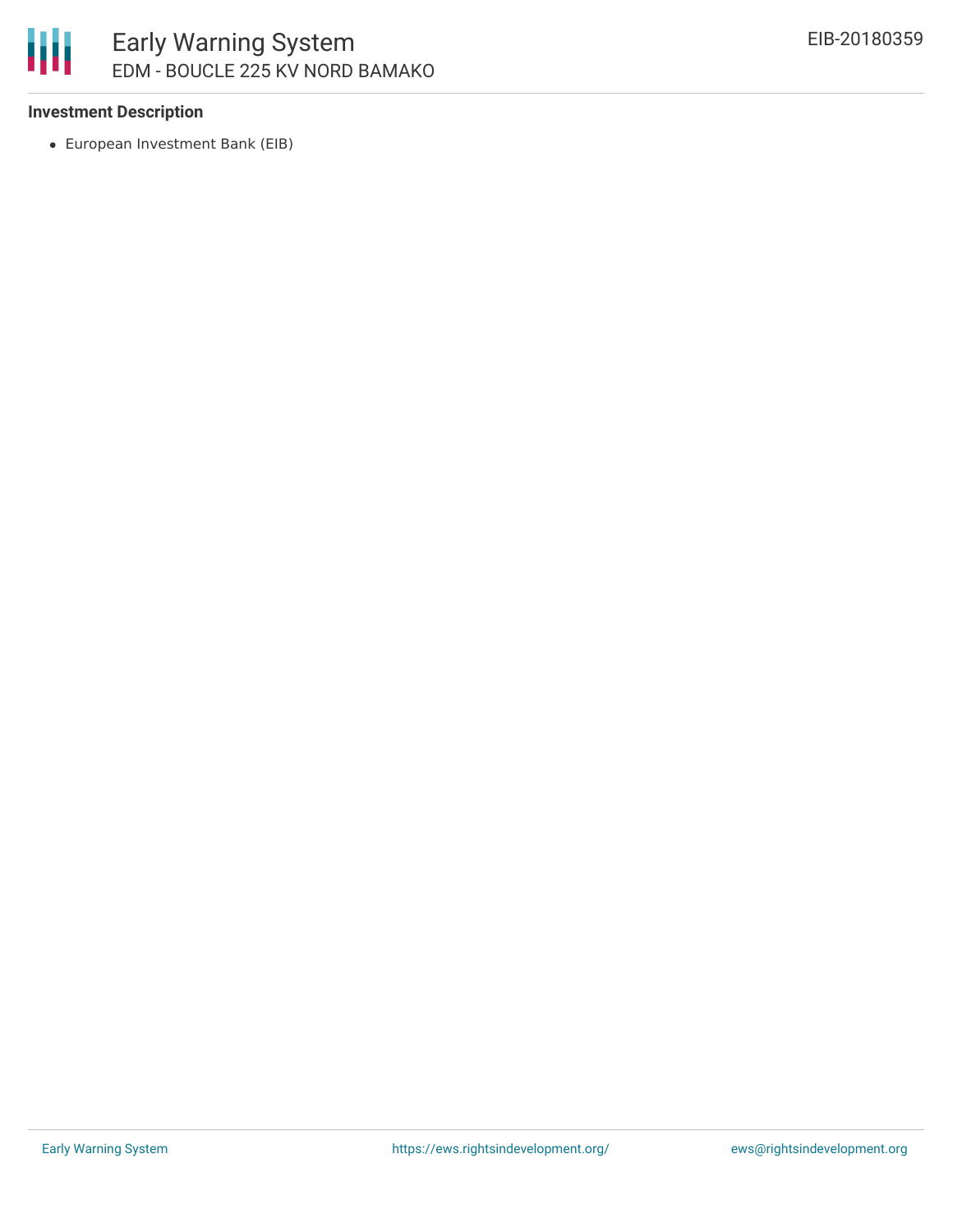# **Contact Information**

No contact information provided at the time of disclosure

#### ACCOUNTABILITY MECHANISM OF EIB

The EIB Complaints Mechanism is designed to facilitate and handle complaints against the EIB by individuals, organizations or corporations affected by EIB activities. When exercising the right to lodge a complaint against the EIB, any member of the public has access to a two-tier procedure, one internal - the Complaints Mechanism Office - and one external - the European Ombudsman. A complaint can be lodged via a written communication addressed to the Secretary General of the EIB, via email to the dedicated email address complaints@eib.org, by completing the online complaint form available at the following address: http://www.eib.org/complaints/form, via fax or delivered directly to the EIB Complaints Mechanism Division, any EIB local representation office or any EIB staff. For further details, check:

http://www.eib.org/attachments/strategies/complaints\_mechanism\_policy\_en.pdf

When dissatisfied with a complaint to the EIB Complaints Mechanism, citizens can then turn towards the European Ombudsman. A memorandum of Understanding has been signed between the EIB and the European Ombudsman establishes that citizens (even outside of the EU if the Ombudsman finds their complaint justified) can turn towards the Ombudsman on issues related to 'maladministration' by the EIB. Note that before going to the Ombudsman, an attempt must be made to resolve the case by contacting the EIB. In addition, the complaint must be made within two years of the date when the facts on which your complaint is based became known to you. You can write to the Ombudsman in any of the languages of the European Union. Additional details, including filing requirements and complaint forms, are available at: http://www.ombudsman.europa.eu/atyourservice/interactiveguide.faces